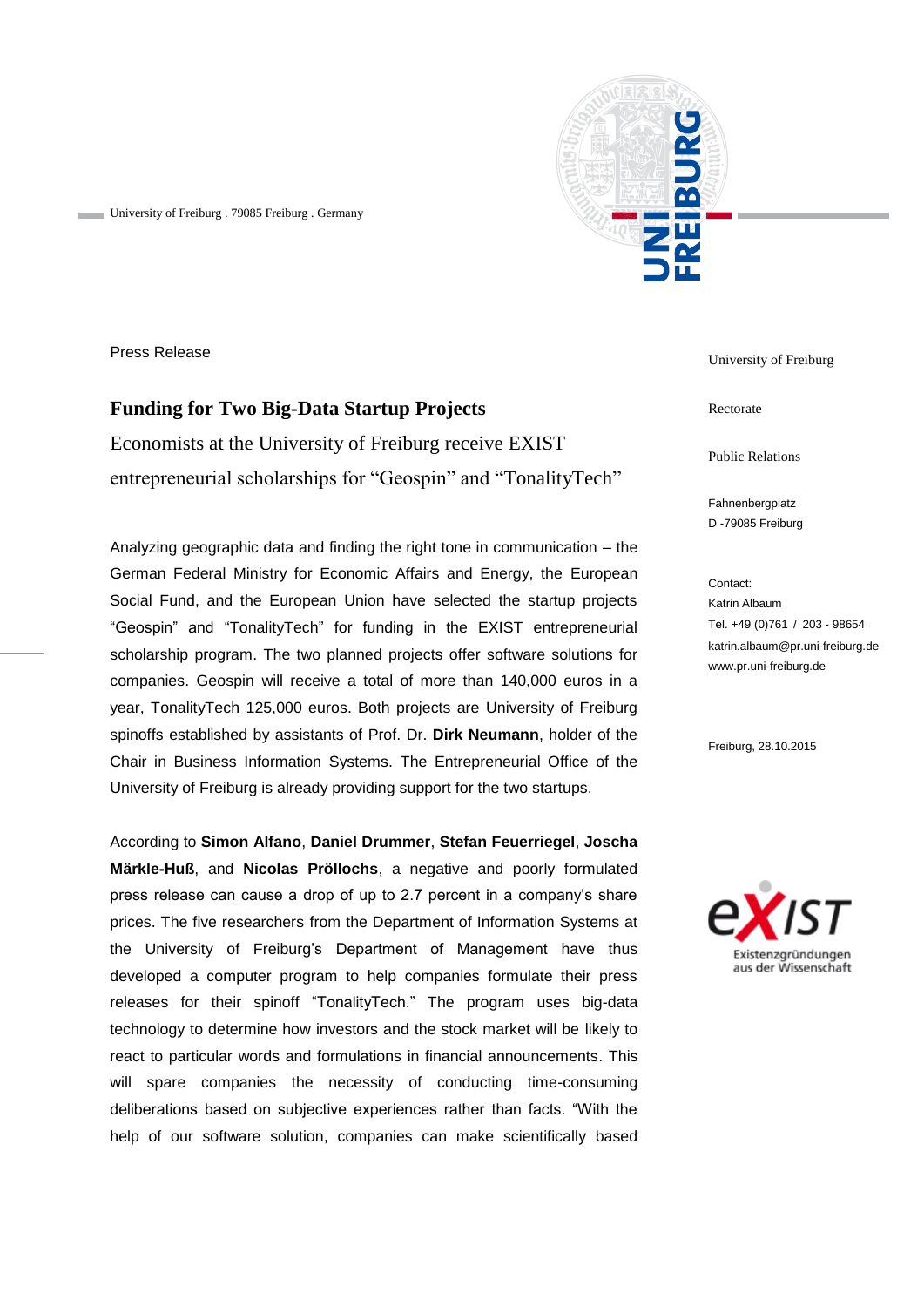decisions when communicating with investors to increase the company's 2 value," says Stefan Feuerriegel. "We've already successfully tested the prototype of an add-in for a well-known text editor with more than 30 corporate communications professionals." A leading pharmaceutical company has already ordered the add-in; market entry is planned for December 2015.

Collecting and analyzing geographical data, finding the best location for car sharing vehicles and charging stations for electric cars – **Johannes Bendler**, Dr. **Tobias Brandt**, **Christoph Gebele**, **Niklas Goby**, and Dr. **Sebastian Wagner** from the University of Freiburg's Department of Management have developed a computer program that visualizes, analyzes, and optimizes sales territories. At many companies, various departments create large amounts of data referring to geographical information. "These data have enormous potential for economic utilization that has hardly been exploited at all so far," says Christoph Gebele. "We close this gap by helping companies to understand their own data and put it to profitable use." Geospin's method links company data on customers to additional geographical data, such as traffic volume, demographical data, or information from social networks. For example, the software can visualize sales data on a product or service and analyze which factors have a positive or negative influence on its market success. These factors can then be used as a basis for assessing the size of a sales territory and making suggestions for optimizing it.

The EXIST entrepreneurial scholarship supports students, graduates, and researchers from universities and external research institutions. It provides funding for a period of up to one year for innovative technology-oriented or knowledge-based projects with unique new business ideas and good prospects for market success.

## **More information on the EXIST entrepreneurial scholarship:**

[www.exist.de/DE/Programm/Exist-Gruenderstipendium/inhalt.html](http://www.exist.de/DE/Programm/Exist-Gruenderstipendium/inhalt.html)

The University of Freiburg achieves top positions in all university rankings. Its research, teaching, and continuing education have received prestigious awards in nationwide competitions. Over 24,000 students from 100 nations are enrolled in 188 degree programs. Around 5,000 teachers and administrative employees put in their effort every day – and experience that family friendliness, equal opportunity, and environmental protection are more than just empty phrases here.